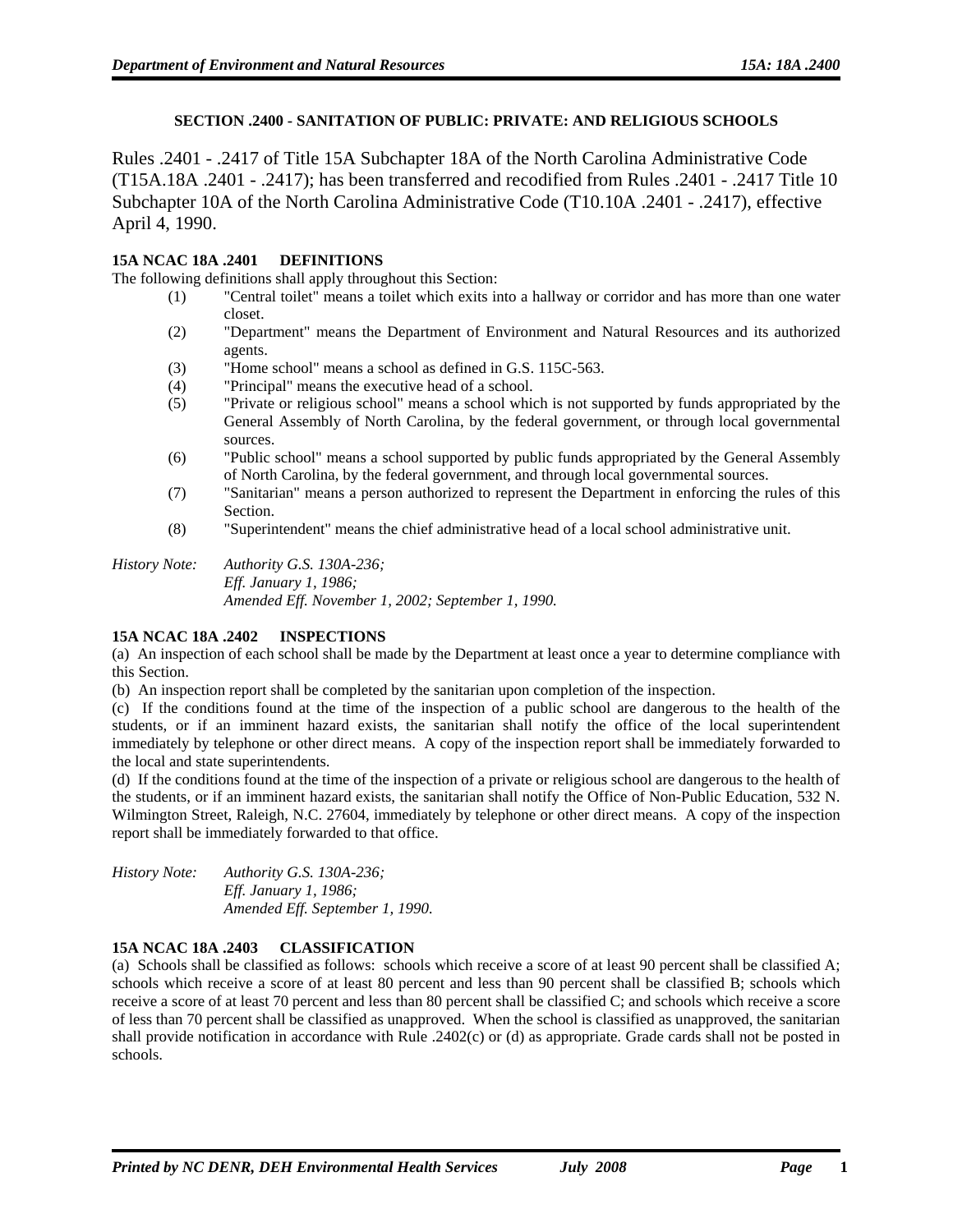(b) The grading of schools shall be based on the standards of operation and construction as set forth in Rules .2405 through .2415 of this Section.

*History Note: Authority G.S. 130A-236; Eff. January 1, 1986.* 

## **15A NCAC 18A .2404 REINSPECTIONS**

Upon request of the principal, a reinspection shall be made for the purpose of improving a classification. An unannounced inspection shall be made after the lapse of a reasonable period of time, not to exceed 30 days, from the date of the request.

*History Note: Authority G.S. 130A-236; Eff. January 1, 1986.* 

## **15A NCAC 18A .2405 WATER SUPPLY**

(a) The water supply shall be from an approved source and shall be adequate and of a safe, sanitary quality.

(b) The water supply used shall be located, constructed, maintained, and operated in accordance with the Commission for Health Services' rules governing water supplies. Copies of 15A NCAC 18A .1700 and 15A NCAC 18C may be obtained from the Department. A sample of water from a private or public non-community water supply serving a school shall be collected by the sanitarian and submitted at least once a year to the Division of Laboratory Services or other laboratory certified by the Department to perform bacteriological examination.

(c) Backflow connections and cross-connections with unapproved water supplies are prohibited.

(d) Hot and cold running water under pressure shall be provided to food preparation areas, and any other areas in which water is required for operations and maintenance cleaning.

(e) The well house shall be kept clean and free of storage.

*History Note: Authority G.S. 130A-236; Eff. January 1, 1986; Amended Eff. September 1, 1990.* 

## **15A NCAC 18A .2406 DRINKING FOUNTAINS**

(a) Drinking fountains shall be provided and installed as required by the North Carolina State Building Code. Copies of the North Carolina State Building Code may be obtained from the North Carolina Department of Insurance, P.O. Box 26387, Raleigh, N.C. 27611.

(b) Fountains shall be provided with adequate water pressure, properly regulated, kept clean and in good repair.

*History Note: Authority G.S. 130A-236; Eff. January 1, 1986; Amended Eff. September 1, 1990.* 

## **15A NCAC 18A .2407 SANITARY SEWAGE DISPOSAL**

All sewage and other liquid wastes shall be disposed of in a public sewer system or, in the absence of a public sewer system, by an approved, properly operating sanitary sewage system.

*History Note: Authority G.S. 130A-236; Eff. January 1, 1986.* 

## **15A NCAC 18A .2408 TOILET FACILITIES**

(a) Toilet facilities shall be provided and installed as required by the North Carolina State Building Code. Copies of the North Carolina State Building Code may be obtained from the North Carolina Department of Insurance, P.O. Box 26387, Raleigh, N.C. 27611.

(b) Walls and ceilings of toilet facilities shall be constructed of non-absorbent, washable materials and shall be kept clean.

(c) Floors of toilet facilities shall be impervious and kept clean.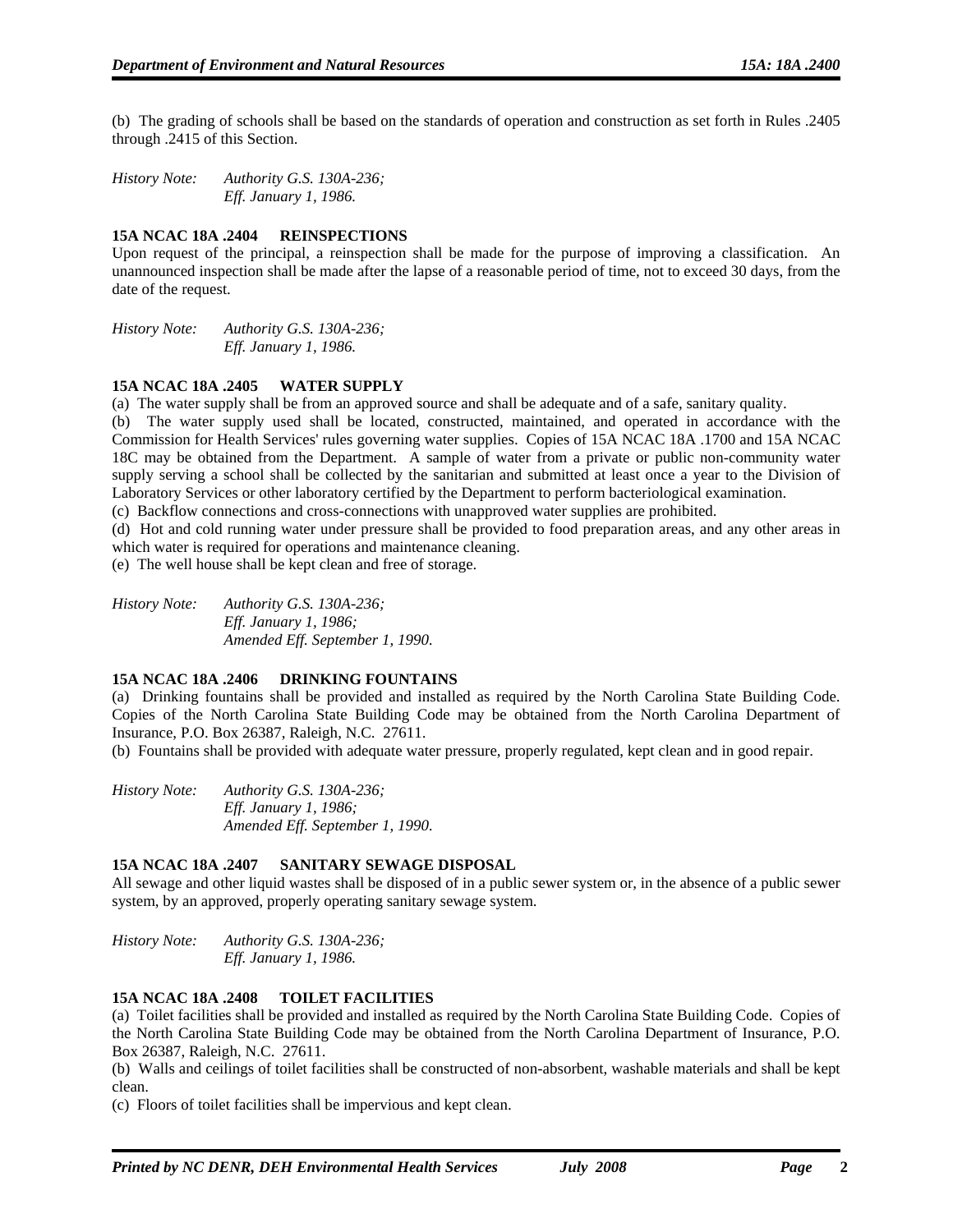(d) Toilet fixtures shall be kept clean and in good repair.

| <i>History Note:</i> | Authority G.S. 130A-236;        |
|----------------------|---------------------------------|
|                      | <i>Eff. January 1, 1986;</i>    |
|                      | Amended Eff. September 1, 1990. |

#### **15A NCAC 18A .2409 LAVATORY FACILITIES**

(a) Lavatory facilities shall be provided and installed as required by the North Carolina State Building Code. Copies of the North Carolina State Building Code may be obtained from the North Carolina Department of Insurance, P.O. Box 26387, Raleigh, N.C. 27611.

(b) Fixtures shall be kept clean and in good repair.

(c) Soap and individual towels or approved hand-drying devices shall be provided.

*History Note: Authority G.S. 130A-236; Eff. January 1, 1986; Amended Eff. September 1, 1990.* 

#### **15A NCAC 18A .2410 FLOORS: WALLS: AND CEILINGS**

Floors, walls, and ceilings of all areas shall be kept clean and in good repair.

*History Note: Authority G.S. 130A-236; Eff. January 1, 1986.* 

## **15A NCAC 18A .2411 STORAGE SPACES**

Storage spaces and custodians' closets shall be kept clean and arranged so as to facilitate cleaning. All storage shall be at least 15 inches (38.1 centimeters) above the floor or otherwise arranged so as to permit thorough cleaning.

*History Note: Authority G.S. 130A-236; Eff. January 1, 1986.* 

#### **15A NCAC 18A .2412 LIGHTING AND VENTILATION**

(a) Lighting and ventilation shall be provided and installed as required by the North Carolina State Building Code. Copies of the North Carolina State Building Code may be obtained from the North Carolina Department of Insurance, P.O. Box 26387, Raleigh, N.C. 27611.

(b) All windows and fixtures (grills, vents, blinds, drapes, lighting fixtures, etc.) shall be kept clean and in good repair.

*History Note: Authority G.S. 130A-236; Eff. January 1, 1986; Amended Eff. September 1, 1990.* 

## **15A NCAC 18A .2413 DRESSING ROOMS AND SHOWERS**

(a) Floors, walls, and ceilings shall be kept clean and in good repair.

(b) Floors, walls, and ceilings of shower areas shall be washable and non-absorbent.

(c) Showers shall be provided and installed as required by the North Carolina State Building Code. Copies of the North Carolina State Building Code may be obtained from the North Carolina Department of Insurance, P.O. Box 26387, Raleigh, N.C. 27611.

(d) All fixtures shall be kept clean and in good repair.

(e) Adequate facilities for storage of clothes and other personal items shall be provided and kept clean.

(f) A clean bath towel and soap shall be provided for each person using the showers.